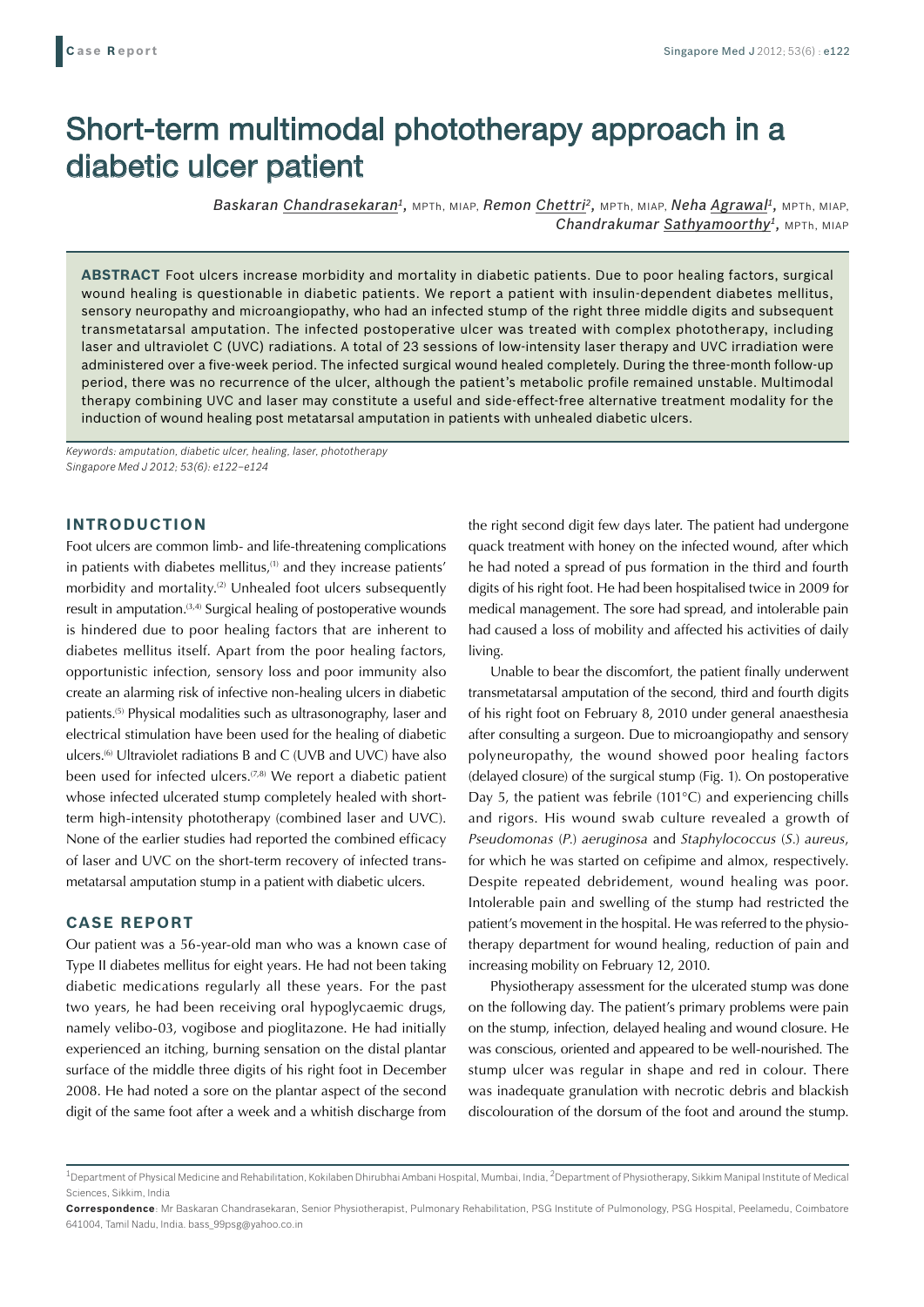

**Fig. 1** Photographs show the infected open granulating surgical wound post phototherapy on (a) Day 1; (b) Day 5; (c) Day 15; (d) Day 20; and (e) Day 23.

The wound edges were dark grey, indicating an evolving necrosis of the stump site. The right foot was swollen. Hair loss was noted on the dorsum of the right foot, along with a foul-smelling odour and purulent discharge in the infected stump. Palpation revealed pitting oedema in the right foot above the stump, feeble pulsation in the right dorsalis pedis and tenderness (grade 3) around the stump. Ankle brachial index of the right side was 0.64, while that of the left side was 0.87. Sensory examination with the Semmes Weinstein filament 6.65 revealed anaesthetic regions in the lateral side of the plantar surface of the right foot. Range of motion examination on the right foot revealed painful calcaneal, talar restriction in supination and pronation movements. Motor examination revealed minimal decrease in strength in the right foot musculature compared to the left foot muscles. The patient was not given any total contact cast or splints. Non-weightbearing walking with the aid of a walker was suggested by the surgeon.

For sterilisation of the wounds, UVC radiations were administered as they are bactericidal in nature, and have less harmful effects on the other biological tissues.<sup>(9)</sup> Laser has been long known as a therapeutic modality for wound healing in diabetic ulcers due to its photo-biological effects on healing factors.(10) We combined the two modalities as the patient had infected post-ulcerated amputation stump. He was started on a combined phototherapy approach consisting of UVC and laser on February 15, 2010. Both modalities were administered on the same day, with UVC in the first half and laser in the second half of the treatment days.

UVC was applied using a White Mercury Vapour Lamp (Model CRG 111) with 230 V AC  $\pm$  10% 50 Hz (95% emission at 250 nm). The dosages were set in accordance with an earlier study.<sup>(8)</sup> E1 dose was calculated to be 15 seconds at a lamp distance of 2.5 cm and was administered over the red granulation tissue of the stump. E3 dose, calculated to be 90 seconds at a lamp distance of 2.5 cm, was applied to infected tissues with purulent discharge for sterilisation effect. A 2-mm thick layer of Vaseline was applied over the skin around the ulcer for sunscreen effect. As infection settled down and new granulation on the wound was noted, the dosage of E3 was reduced to E1. UVC was applied every day for the calculated E3 or E1 duration.

Laser treatment was applied using a 'Prometheus' P pen and cluster probe and was checked for its accuracy of output by the manufacturer. We administered treatment with two probes for our patient. The contact probe was used for the wound edges and a non-contact cluster probe was used for the wound bed. The contact probe had an 820-nm laser diode (beam spot diameter of 4 mm and average power of 25 mw). The power density was set at 140 mW/cm<sup>2</sup>, pulse repetition rate at 2,500 pps (pulse duration of 200 ns) and energy density at 2 J/cm3 (treatment time of 20 seconds/spot). The multiprobe with eight luminous diodes was used, with four diodes having a wavelength of 660 nm and four having a wavelength of 880 nm. The power density was set at 120 mW/cm2 , pulse repetition rate at 5,000 pps (pulse duration of 160 ns) and energy density at 4 J/cm<sup>3</sup>.

The stump granulation had started on Day 12 of treatment. Wound culture of the stump was negative for *P. aeruginosa*  and *S. aureus*. The stump was completely healed by Day 60 of the initial treatment. Follow-up two months after the initial assessment did not reveal any reappearance of ulcer in the patient. Sequential wound healing and remodelling is depicted in Figs. 2–5. The wound measurements by transparent tracings also showed a decrease in the wound area from  $13.74 \text{ cm}^2$  to 0.825 cm2 (60% improvement) during the two-month period (Figs. 6 & 7).